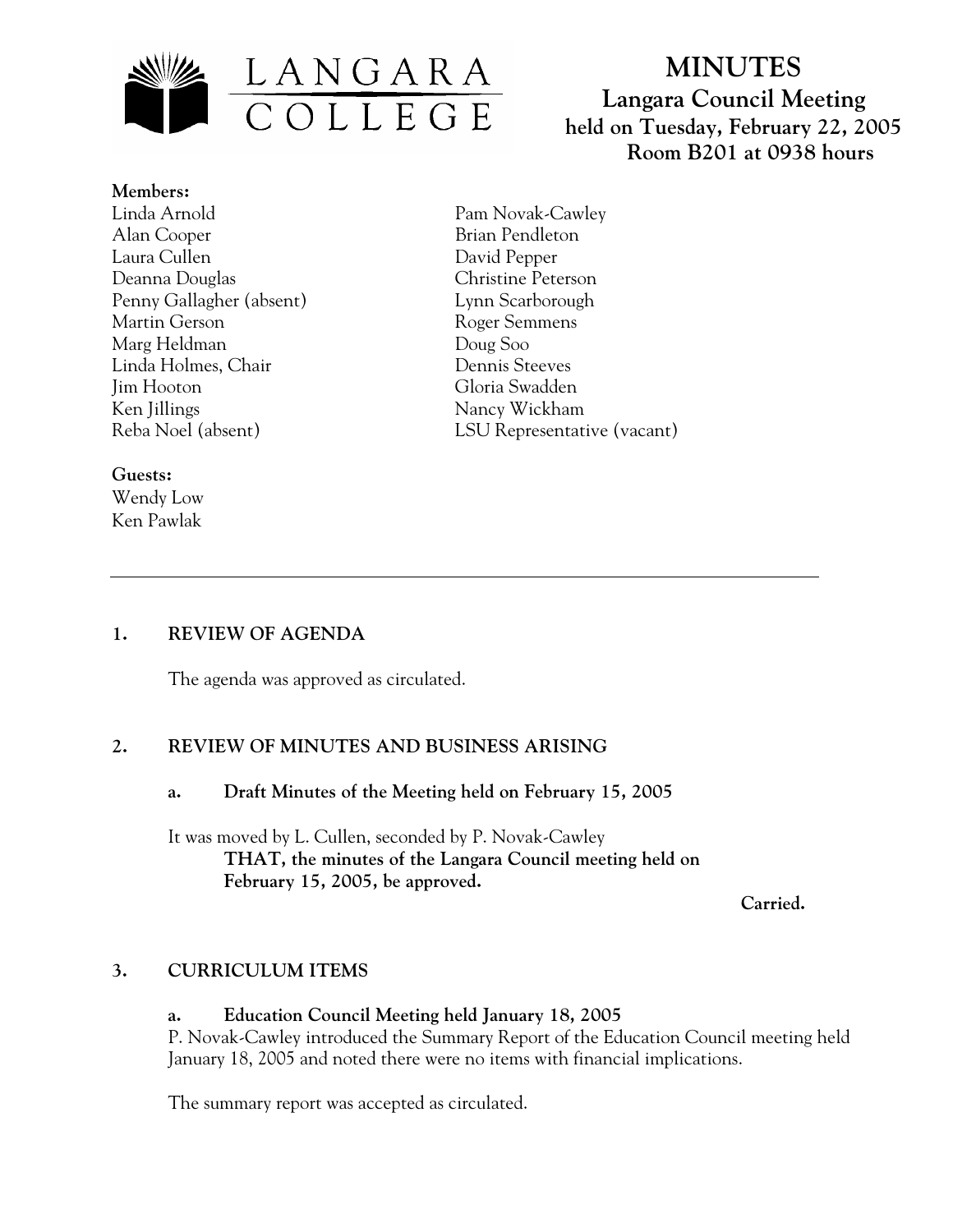### **4. ACTION ITEMS**

#### **a. Draft Policy E3001 – Scholarships**

J. Hooton introduced S. Kamerling-Roberts, Manager, Student Assistance Programs, and invited her to provide background to the draft policy being presented to Council.

S. Kamerling-Roberts noted that the policy as circulated with the agenda had been further updated and distributed copies of the latest draft, dated February 18, 2005 (additional changes noted in bold print). It was explained that the draft policy being presented is the work of a sub-committee comprised of D. Douglas, P. Gallagher, C. Peterson, D. Steeves and S. Kamerling-Roberts and their efforts to respond to the comments provided by Langara Council previously.

A discussion of the draft policy ensued and the following comments were noted:

- the General Scholarship Committee Terms of Reference should be appended to the policy (as Appendix 1);
- item 8.3 should be re-worded for clarity "The General Scholarship Committee will categorize awards as either large or small monetary awards, based on funds available each semester";
- item 5.3 is relevant as a policy statement and should remain in the policy;
- there should be further discussion by the originating committee to review the availability of the general scholarships to Continuing Studies students.

It was moved by R. Semmens, seconded by D. Steeves

**THAT draft Policy E3001 – Scholarships, dated February 18, 2005, be approved with the following changes:** 

- **the addition of Appendix 1 Committee Terms of Reference;**
- **the amendment of 8.3 to read: The General Scholarship Committee will categorize awards as either large or small monetary awards, based on funds available each semester.**

#### **Carried.**

## **b. Draft Policy E3002 - Bursaries**

S. Kamerling-Roberts introduced draft Policy E3002 – Bursaries and briefly described the changes made since the last time the draft policy was presented to Langara Council. In response to a query, it was clarified that students need to demonstrate financial need in order to be considered for the award of a bursary.

It was moved by D. Steeves, seconded by G. Swadden

**THAT draft Policy E3002 – Bursaries, dated January 31, 2005, be approved.** 

**Carried.**